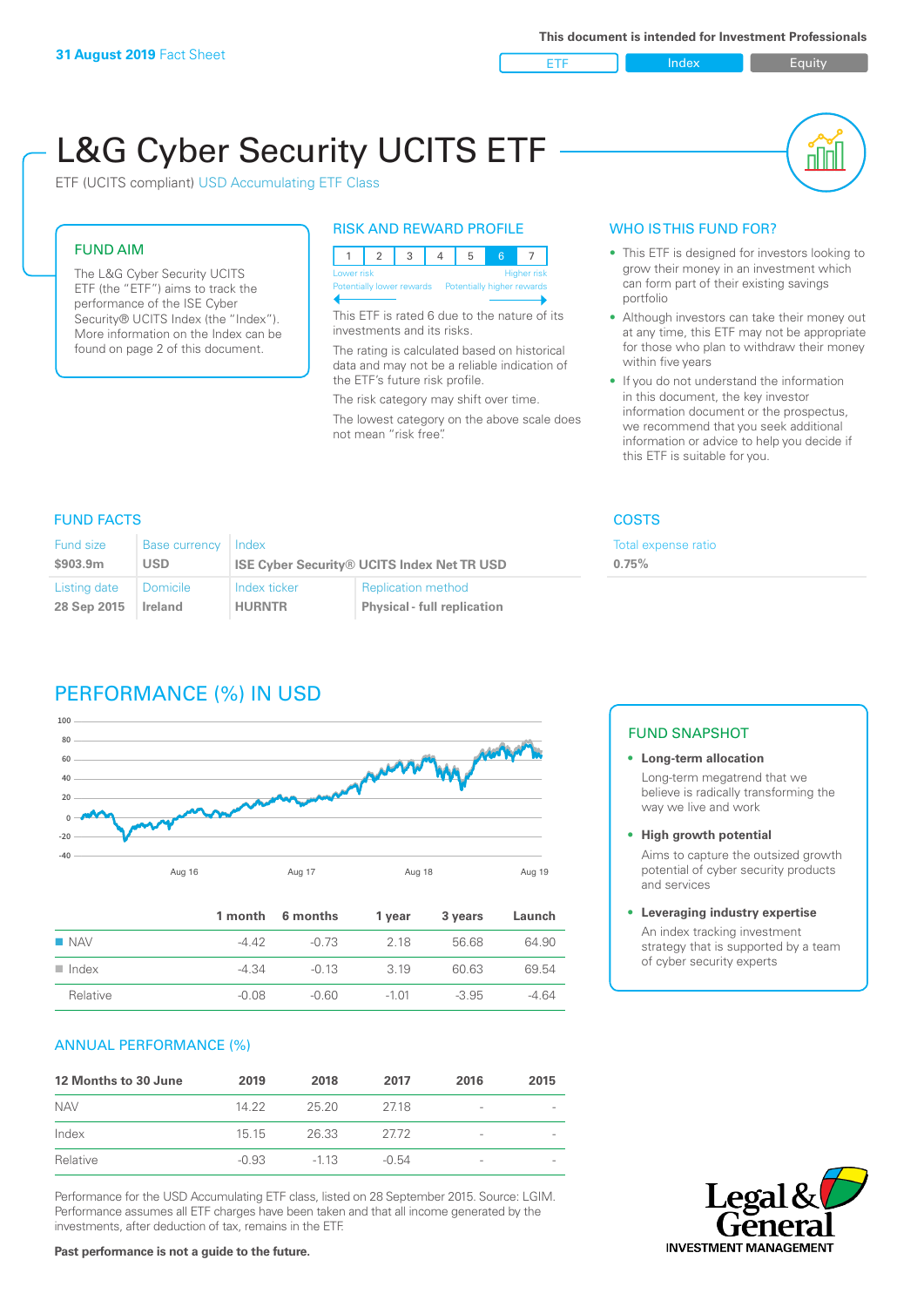# L&G Cyber Security UCITS ETF

# INDEX BREAKDOWN

The breakdowns below relate to the Index. The ETF's portfolio may deviate from the below. All data source LGIM unless otherwise stated. Totals may not sum to 100% due to rounding.

| <b>SECTOR (%)</b>                 | <b>CURRENCY</b> (  |
|-----------------------------------|--------------------|
| Information Technology<br>93.4    | <b>USD</b>         |
| $\blacksquare$ Industrials<br>6.6 | $\blacksquare$ GBP |
|                                   | <b>JPY</b>         |
|                                   | <b>SEK</b>         |
|                                   | ■ KRW              |
|                                   | <b>EUR</b>         |
|                                   |                    |
|                                   |                    |



■ Top 10 constituents 26.9% Rest of Index 73.1% No. of constituents in Index 49

# TOP 10 CONSTITUENTS (%)

| Akamai Technologies      | 2.9 |
|--------------------------|-----|
| Trend Micro              | 29  |
| Symantec                 | 28  |
| ForeScout Technologies   | 28  |
| Fortinet                 | 27  |
| Palo Alto Networks       | 26  |
| <b>Fingerprint Cards</b> | 26  |
| Radware                  | 26  |
| Carbon Black             | 25  |
| nespan                   | 25  |
|                          |     |

# INDEX DESCRIPTION

The Index aims to track the performance of a basket of stocks of companies that are actively engaged in providing cyber security technology and services.

The Index is comprised of companies which are publically traded on various stock exchanges around the world that generate a material proportion of their revenues from the cyber security industry. The industry is deemed to be comprised of companies in the following two subsectors: (1) Infrastructure Providers that develop hardware and software for safeguarding internal and external access to files, websites and networks; and (2) Service Providers that provide consulting and secure cyber-based services.

A company is only eligible for inclusion in the Index if it is of a sufficient size (determined by reference to the total market value of its shares) and it is sufficiently "liquid" (a measure of how actively its shares are traded on a daily basis).

Within the Index, the weights allocated to the Infrastructure Provider and Service Provider subsectors are determined by reference to the relative size of each sector (i.e. the total market value of the shares of all companies within each subsector). Initially, the companies are equally weighted within each subsector. However, an adjustment to the weights is made if any company falls short of a liquidity test that is applied to each company individually.

# INVESTMENT MANAGER

GO ETF Solutions LLP is the investment manager for each of the exchange traded funds (ETFs) issued by Legal & General UCITS ETF Plc and is responsible for the day-to-day investment management decisions for this ETF. The team is highly experienced with respect to all aspects relating to the management of an ETF portfolio, including collateral management, OTC swap trading, adherence to UCITS regulations and counterparty exposure and monitoring.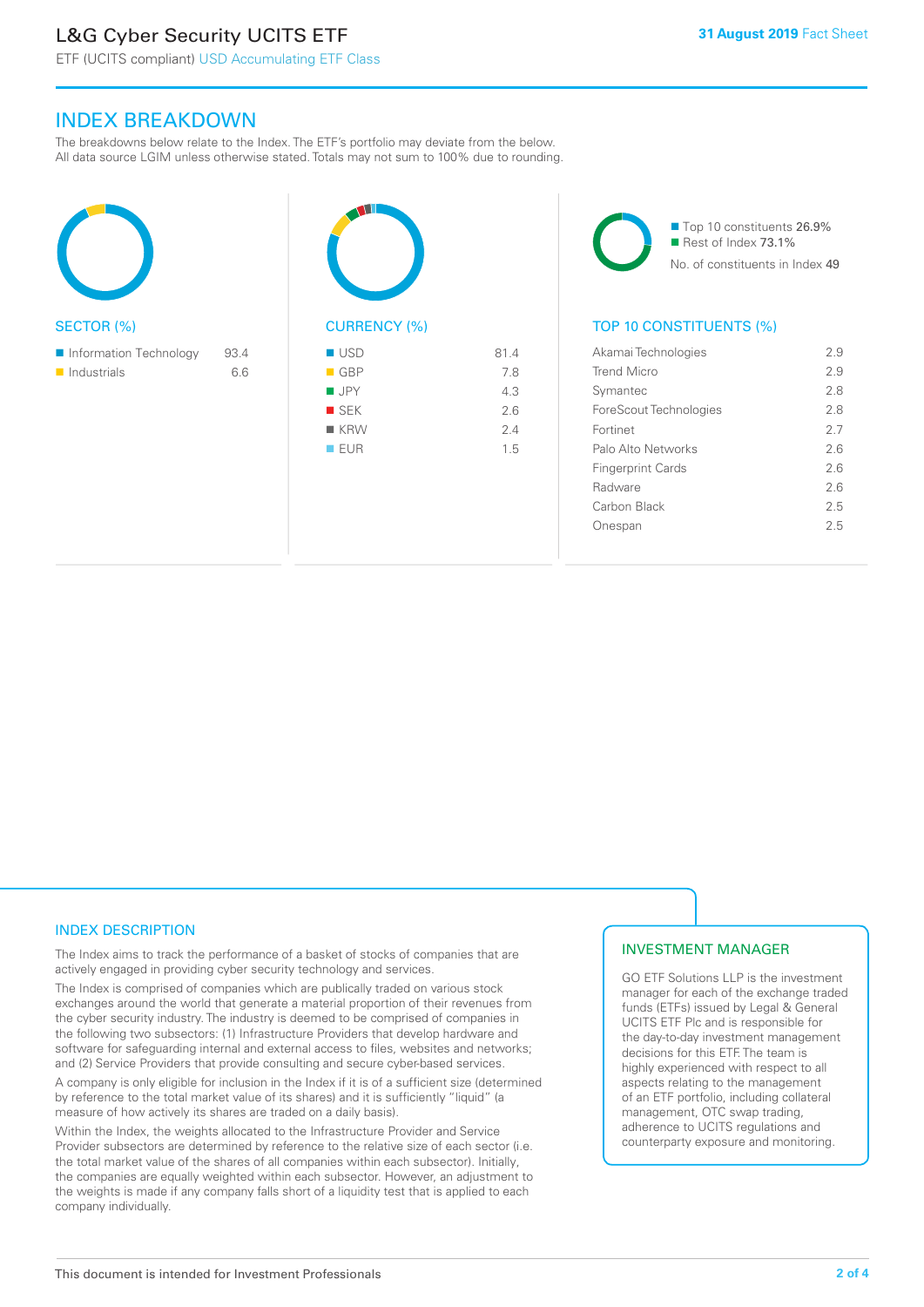# L&G Cyber Security UCITS ETF

ETF (UCITS compliant) USD Accumulating ETF Class

## KEY RISKS

- The value of an investment and any income taken from it is not guaranteed and can go down as well as up. You may not get back the amount you originally invested.
- An investment in the ETF involves a significant degree of risk. Any decision to invest should be based on the information contained in the relevant prospectus. Prospective investors should obtain their own independent accounting, tax and legal advice and should consult their own professional advisers to ascertain the suitability of the ETF as an investment.
- The value of the shares in the ETF is directly affected by increases and decreases in the value of the Index. Accordingly the value of a share in the ETF may go up or down and a shareholder may lose some or the entire amount invested.
- The ETF's ability to closely track the Index will be affected by its ability to purchase and/or sell the Index constituents and any legal or regulatory restrictions or disruptions affecting them.
- The ETF's ability to closely track the Index will also be affected by transaction costs and taxes incurred when adjusting its investment portfolio generally and/ or to mirror any periodic adjustments to the constituents of the Index. There can be no certainty that ETF shares can always be bought or sold on a stock exchange or that the market price at which the ETF shares may be traded on a stock exchange will reflect the performance of the Index.
- The ETF is subject to the risk that third party service providers (such as a bank entering into swaps with the ETF or the ETF's depositary) may go bankrupt or fail to pay money due to the ETF or return property belonging to the ETF.
- As the Index includes micro, small and medium-sized publicly traded companies, the ETF is subject to the risk that such companies may be more vulnerable to adverse business or economic events and greater and more unpredictable price changes than larger companies or the stock market as a whole.
- The ETF is subject to the risks associated with technology-focused companies and are particularly vulnerable to rapid developments in technology (which may leave their products out-of-date), government regulation and competition from domestic and foreign competitors who may have lower production costs. Such companies may also have difficulties establishing and maintaining patents, copyrights, trademarks and trade secrets relating to their products which could negatively affect their value.

For more information, please refer to the key investor information document on our website Ø

## TRADING INFORMATION

| <b>Exchange</b>           | <b>Currency ISIN</b> |              | <b>SEDOL</b>   | <b>Ticker</b> | <b>Bloomberg</b> |
|---------------------------|----------------------|--------------|----------------|---------------|------------------|
| London Stock Exchange USD |                      | IE00BYPLS672 | <b>BYPLS67</b> | <b>USPY</b>   | USPY IN          |
| London Stock Exchange GBP |                      | IE00BYPLS672 | BYRGP36        | <b>ISPY</b>   | ISPY I N         |
| Borsa Italiana            | <b>EUR</b>           | IE00BYPLS672 | <b>BYV7098</b> | <b>ISPY</b>   | <b>ISPY IM</b>   |
| Deutsche Börse            | EUR                  | DE000A14ZT85 | <b>BYN2022</b> | USPY          | <b>USPY GY</b>   |
| <b>SIX Swiss Exchange</b> | CHF                  | IE00BYPLS672 | <b>RYSXHT6</b> | <b>ISPY</b>   | <b>ISPY SW</b>   |
| <b>NYSE Euronext</b>      | FUR                  | IF00BYPLS672 | <b>BE33SD9</b> | ISPY          | <b>ISPY NA</b>   |

The currency shown is the trading currency of the listing.



## SPOTLIGHT ON LEGAL & GENERAL INVESTMENT MANAGEMENT

We are one of Europe's largest asset managers and a major global investor, with assets under management of £1,134.5 billion (as at 30 June 2019). We work with a wide range of global clients, including pension schemes, sovereign wealth funds, fund distributors and retail investors.

The AUM disclosed aggregates the assets managed by LGIM in the UK, LGIMA in the US and LGIM Asia in Hong Kong. The AUM includes the value of securities and derivatives positions.

# COUNTRY REGISTRATION



# TO FIND OUT MORE



#### **Index Disclaimer**

Nasdaq, Inc. and its respective affiliates do not guarantee the accuracy and/or the completeness of the ISE Cyber Security® UCITS Index (the "Index") or any data included therein and Nasdaq, Inc. and its respective affiliates shall have no liability for any errors, omissions, or interruptions therein. Nasdaq, Inc. and its respective affiliates make no warranty, express or implied, as to results to be obtained by the adviser, owners of the ETF, or any other person or entity from the use of the Index or any data included therein. Nasdaq, Inc. and its respective affiliates make no express or implied warranties, and expressly disclaim all warranties, of merchantability or fitness for a particular purpose or use with respect to the Index or any data included therein. Without limiting any of the foregoing, in no event shall Nasdaq, Inc. or its respective affiliates have any liability for any lost profits or indirect, punitive, special or consequential damages or losses, even if notified of the possibility of such damages.